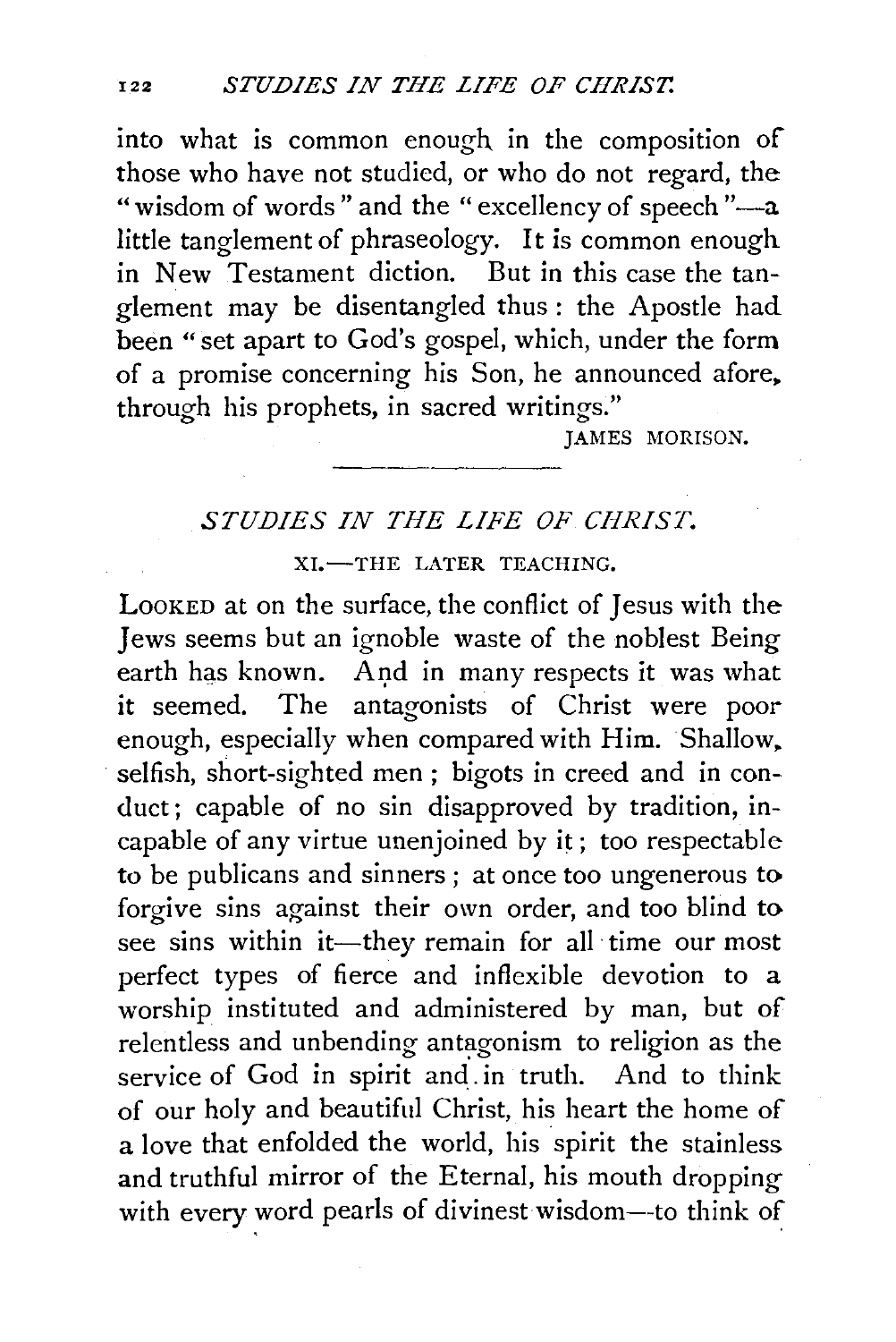Him hated and wasted by these men, is to think, as it were, of the crown of God, with all its stars, dimmed, corroded, dissolved by mists bred in dismal swamps formed by the decayed life of ancient worlds. The conflict of evil with good is inevitable ; we dare not mourn it, dare only welcome it as the hard but necessary way to peace and perfection. But as the issues are immense, we expect the struggle to be manifestly immense also. If the Prince of God stands forth to . fight, we cannot but wish it to be with a godlike adversary, and not with men who hold tradition to be as. sacred as the law and temple of their God.

But the ignoble was all on one side; on the other was a magnanimity that only became the more magnanimous in the struggle with the little and the mean. As the darkness deepened round the Hero's path his. heroism shone the brighter ; as the conflict thickened his strength became calmer, mightier, more manifest. His consciousness grew more exalted as his way grew more troubled. The shadows that fell upon his spirit were pierced and penetrated and made translucent by the light which streamed from within. And the change in his spirit was marked by a correspondent change in his teaching. He became sadder, was in speech as in soul more the Man of Sorrows, despised and rejected of men; less the exalted servant of God coming in beauty over the mountains and through the valleys to publish peace. The contradiction of sinners was the prophecy of Calvary. The iron had entered his soul, and his heart was bearing its cross. The spring-time was passed : autumn with its falling leaves and withered flowers had come. Cities, once zealous, were cold; crowds, once ardent, were suspicious; ene-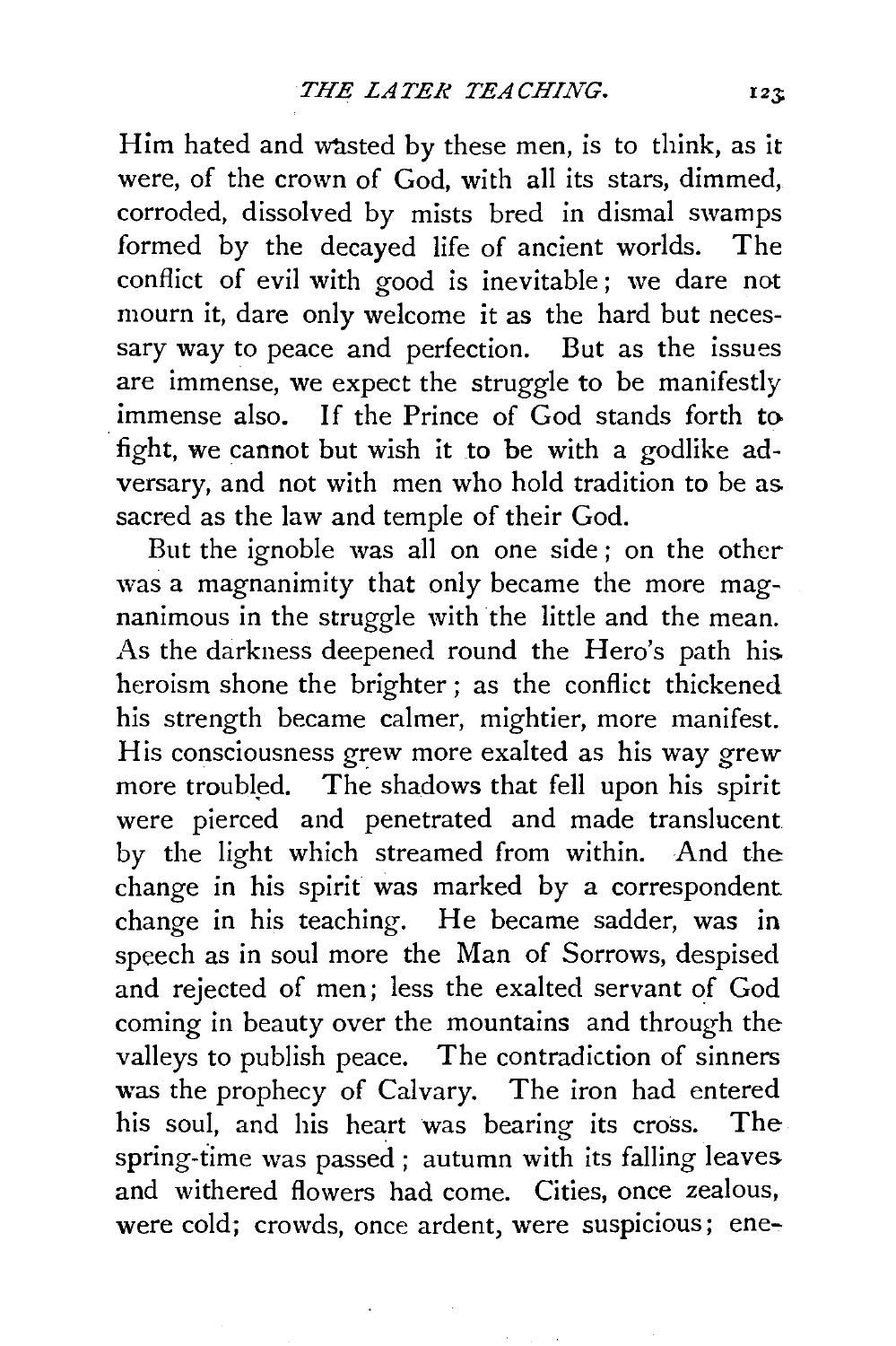mies, once soft-spoken and fearful, were harsh and arrogant. But just when men were falsest and feeblest He was truest to Himself. His person came into the foreground; He Himself became the great theme of his -discourses. He proclaimed Himself to be greater than David or Solomon, as the last and greatest of the prophets, as above the law, as superior to the temple, as the revealer of God. He declared Himself to be the Bread of Life, the Life of the World, the Light of the World. The impending suffering He glorified; the death that was coming so surely He interpreted into a sacrifice of universal efficacy and eternal worth. The gathering clouds left his soul clear. His confidence in his cause and triumph seemed to grow in .calmness and rise in strength as the storm increased. His spirit had depths storms could not reach, heights they could not disturb. The fierce wind may vex the surface of the ocean till its waves look like loose and rolling mountains, but down fathoms deep the waters lie placid as the lake smiling in the summer sun. The clouds may darken the sky, and speak to us of tempest and thunder and gloom; but away above, on the everlasting hills, eternal calm and soft sunshine are making radiant sleep. So while human passions were darkening Christ's path, and human enmities were preparing the doom that was to be his glory, sweet peace sat like the blessed angel of God within his spirit, and filled it with celestial light and joy.

The conflict of Jesus with the Jews was thus fruitful <>f the most opposite results. While without Him it .created an atmosphere of doubt, suspicion, and estrangement, within Him it marked the rise of a clearer and more certain consciousness of his nature and mission.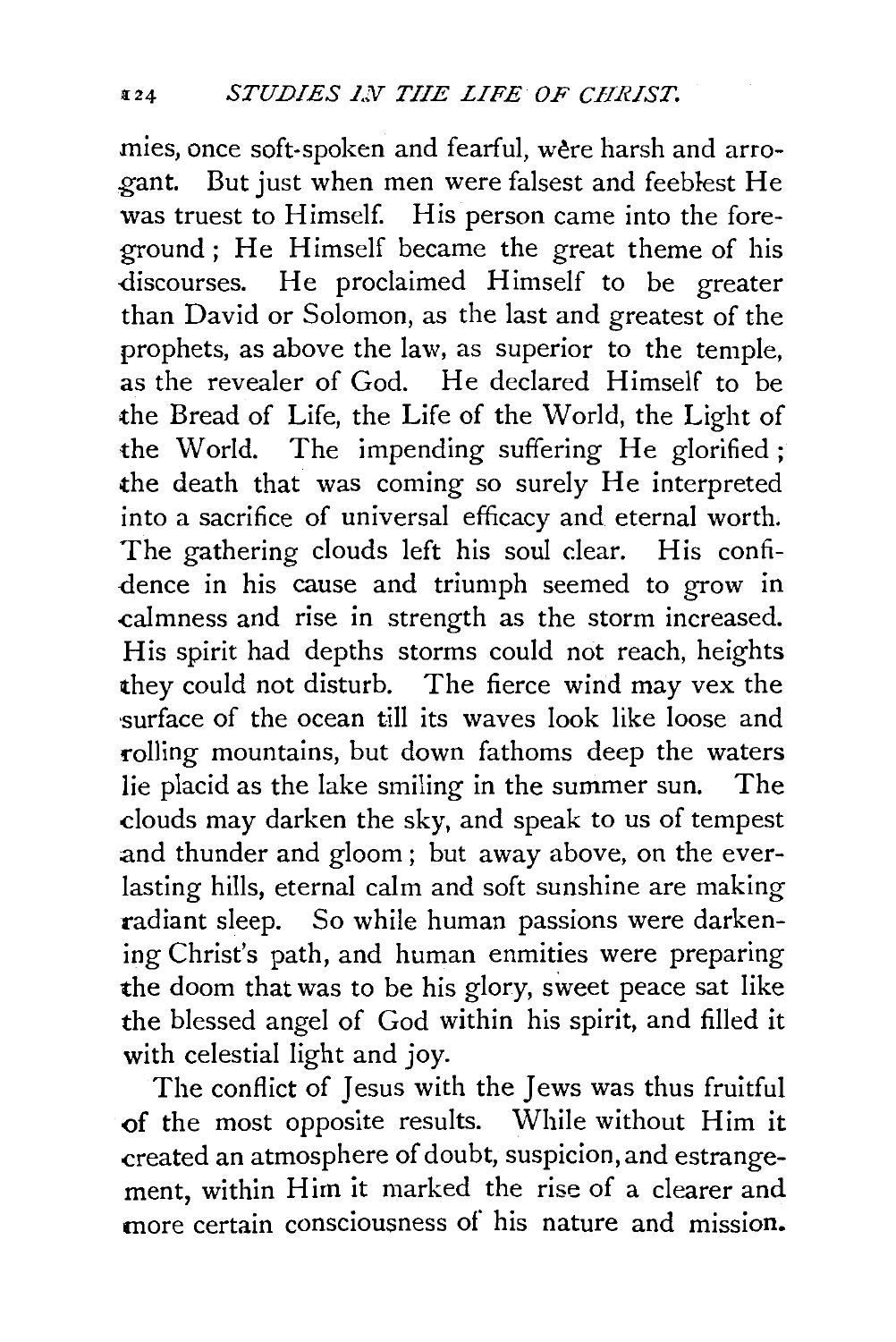The antagonism of the Pharisees affected the people. They could hardly imagine that the men who had been to their fathers and were to themselves like the incarnated wisdom of the past could be altogether wrong. Names, too, especially when coined in the schools, are moral forces of a very powerful order, and so to be called "the Friend of publicans and sinners," "a speaker of blasphemies," a Sabbath breaker," a child and agent of " Beelzebub," was to be enveloped in a set of associations that only the deepest knowledge and truest love could pierce and disperse. Then, other influences came to the help of the custom that almost compels the led to follow the leaders. Jesus was too true to the Divine ideal He embodied to gratify the wishes or fulfil the hopes of the men who thought to make Him an idol. The idol of the crowd must not transcend it; if he does, the passion that prompted to worship passes into the fury that pants to destroy. To be hailed by a people that did not understand Him, must have been to Jesus but as the prelusive murmur of a cry that was to. end in the shout, " Crucify him ! "

Most significantly the first word of doubt and disappointment comes from the Baptist. The man whohad proclaimed Jesus as the Christ was also the man who sent to ask, "Art thou he who should come, or dowe look for another?" $\frac{1}{1}$  The question was that of a man not disillusioned, but doubtful, expectant, wishful, yet afraid that the hope which grew dearer and intenserin his solitude might prove to be false. He saw much in Jesus to justify it, his preaching, his call, his power to move and inspire the people; but he also saw much to condemn it, in his obscurity, his refusal to exercise-

 $\cdot$  Matt. xi. 3.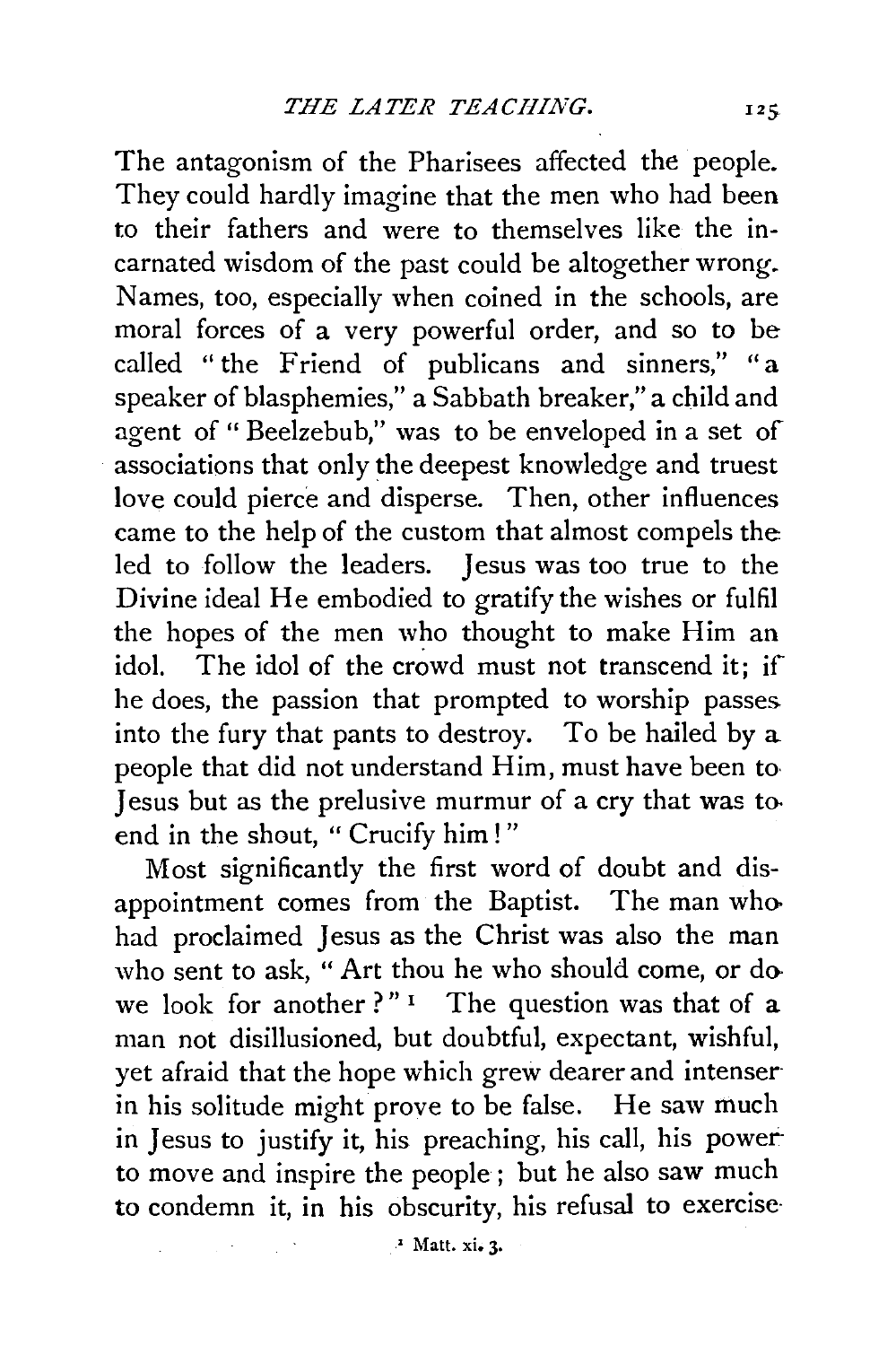political power, his love of seclusion and Galilee, his dislike of publicity and Jerusalem. The Baptist, as a prophet, could admire the great Preacher ; but, as an ascetic, could only doubt the claims and authority of one who was reputed to be "gluttonous and a wine-bibber." So the conflict of doubt and desire, fear and hope, urged him to make the touching appeal to Jesus, to which Jesus so finely answered- " Go and shew John those things which ye do hear and see : the blind receive their sight, and the lame walk, the lepers are cleansed, and the deaf hear, the dead are raised up, and the poor have the gospel preached to them." <sup>1</sup>

But the people did not halt and hesitate like John. More governed by impulse, less possessed by an exalted and spiritual faith, they took an ungratified wish for an unfulfilled hope. They did not feel, like the Baptist, the Divine beauty that lived even in the blurred image of Jesus presented to him by curious report, but they hastily concluded that He who was not a Messiah in their sense could be no Messiah at all. So when Jesus returned to the cities where his mightiest works had been done, He found coldness: they refused repentance, and He announced judgment.<sup>2</sup> But even while the pain of desertion was freshest and most bitter, the consciousness of Divine Sonship was deepest and most real, and He knew Himself as the Son who knew the Father, whom the Father knew, the Revealer of his word and will to the world.3

Now here we find the root and source of the peculiarities that distinguish Christ's later teaching. It is more personal than the earlier, more concerned with the claims and meaning of his person, the reason· of his

<sup>2</sup> Matt. xi. 4-5. <sup>•</sup> Ibid. xi. 20-24. <sup>•</sup> Ibid. xi. 25-27.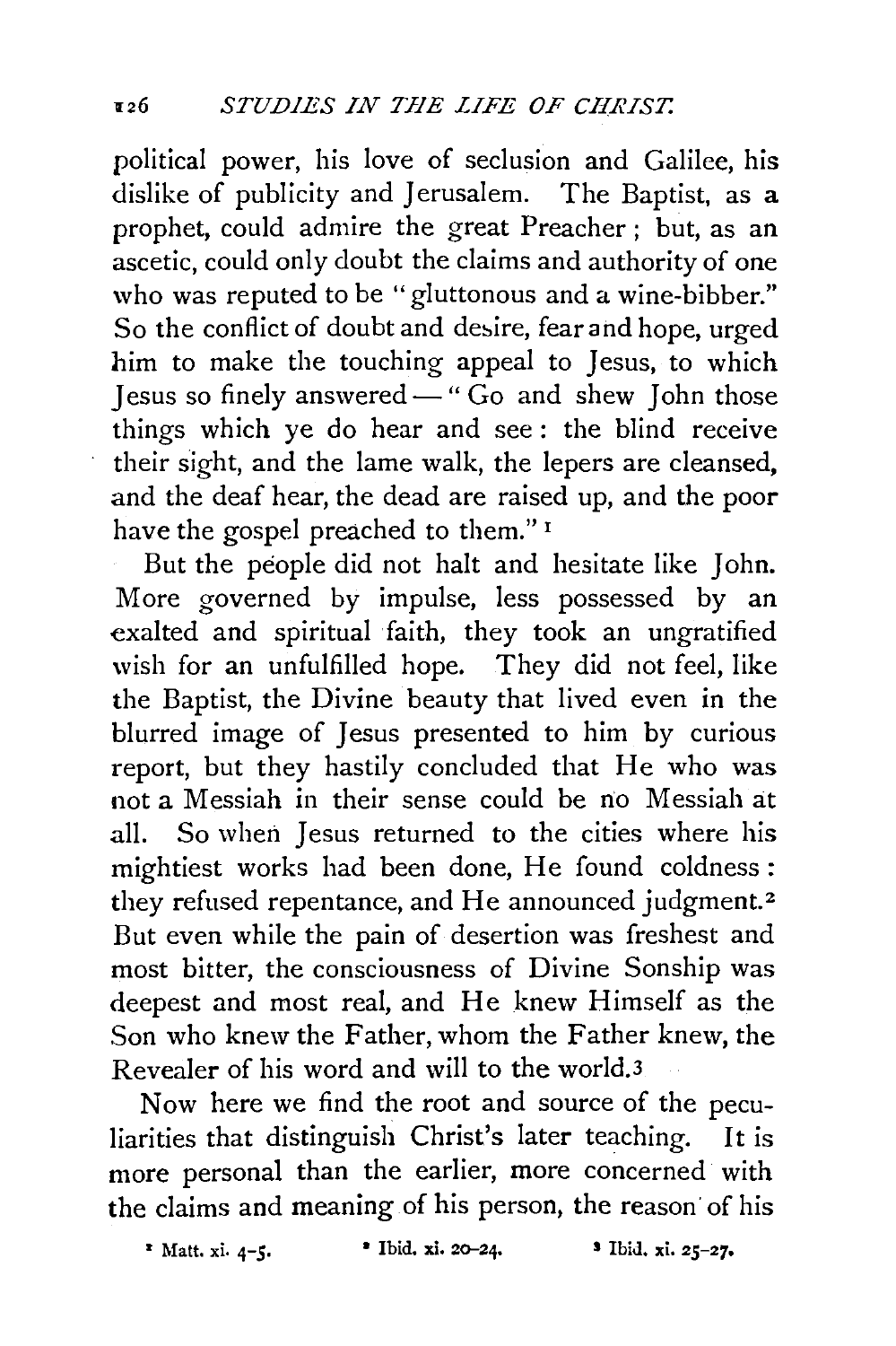coming, the authority of his words and purpose of his work. In the very degree men turned from Him the face of the Father turned to Him, and so his filial consciousness became fuller, clearer, more intense. The two things, the growth of isolation and antagonism on the one hand, and the growth of this fuller consciousness of his person and work on the other, are variously indicated in the Gospels. The attempt had evidently been made to excite the jealousy and fear of Herod, to rouse him to action by representing Jesus as a dangerous political character, plotting and teaching treason.<sup>1</sup> The death of John was premonitory; and Jesus interpreted it as meaning that the man who did not spare the Baptist would, when his passions were roused, as little spare Him.<sup>2</sup> And so with an unfriendly people and a jealous ruler, prone to swift and cruel deeds, Galilee became to Him an uncongenial home; and He" departed into the coasts of Tyre and Sidon."3 It was in those days of wandering and desertion, when He had come into the region of Cæsarea Philippi, that He asked his disciples, " Whom do men say that I, the Son of man, am ?" 4 The answer shewed the conflict of opinion, and elicited the further question-" But whom say ye that I am?" Peter's answer-significant of what his most esoteric teaching had been, " Thou art the Christ, the Son of the living God"-was hailed and ratified by the singular and suggestive words, "Blessed art thou, Simon Bar-jona: for flesh and blood hath not revealed it unto thee, but my Father which is in heaven." This remarkable response not only recognized and proclaimed the reality of his Christhood and Sonship, and faith in them as the necessary condition alike of disciple-

• Luke xiii. 31. • Matt. xiv. *r,* 2, 13. s Ibid. xv. *zr.* 4 Ibid. xvi. 13-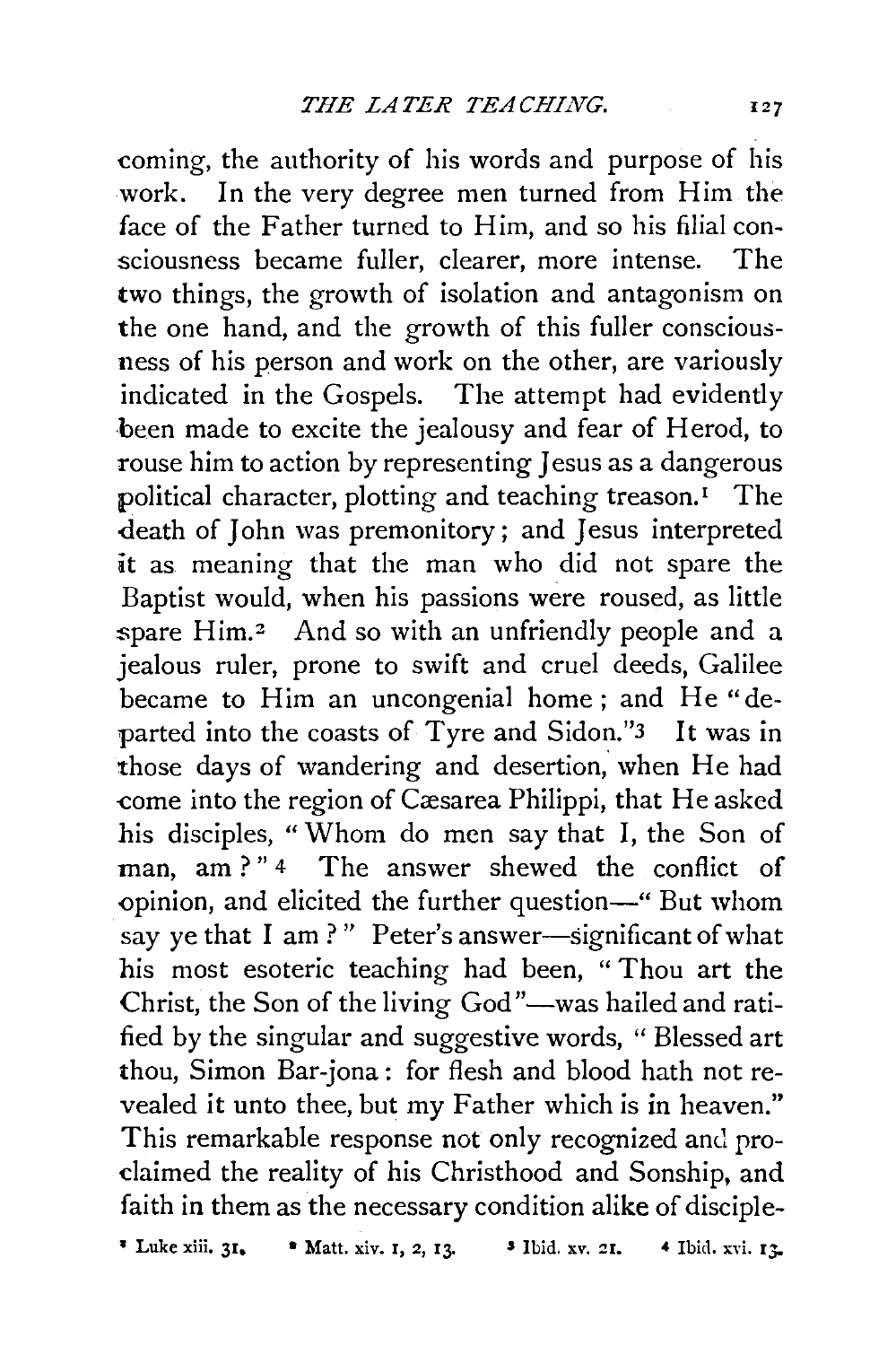ship and beatitude, but also ascribed the faith expressed in the confession to the special inspiration of God. The more perfectly the consciousness of his disciples. reflected his own, the more certain was He that his Father was in them as in Him, that human apostacy only contributed to the reality of his Divine work. But while antagonism developed in Himself and his disciples this higher consciousness, it also made the dark and dread forms of the future stand out before his eye. ''From that time forth he began to shew" to the men who had confessed that He was "the Christ, the Son of the living God," " how that he must go unto Jerusalem, and suffer many things of the elders and chief priests and scribes, and be killed, and be raised again the third day." $I$  The shadow of the cross never lifted from his soul; it saddened his spirit and deepened the meaning of his speech. His words became, as they had never been before, expository of Himself, of his relation to God and man, to death and life. And so the later is unlike the earlier teaching. He speaks less like a King proclaiming his kingdom, enforcing obedience, creating in man the sense of benevolent order and beneficent law, than like a Redeemer who redeems by death, a Deliverer who delivers by the sacrifice of. Himself. And so within the apparent history He helps us to see a real Divine presence and purpose. While priests and rulers were to their own infamy and disaster plotting his death, He was preparing to make it the symbol of his truth, of his might to save.

Now here we have the point of view from which we must try to interpret his teaching as a transcript or explication of his own consciousness. His speech is.

*'* Matt. xvi. 2.1.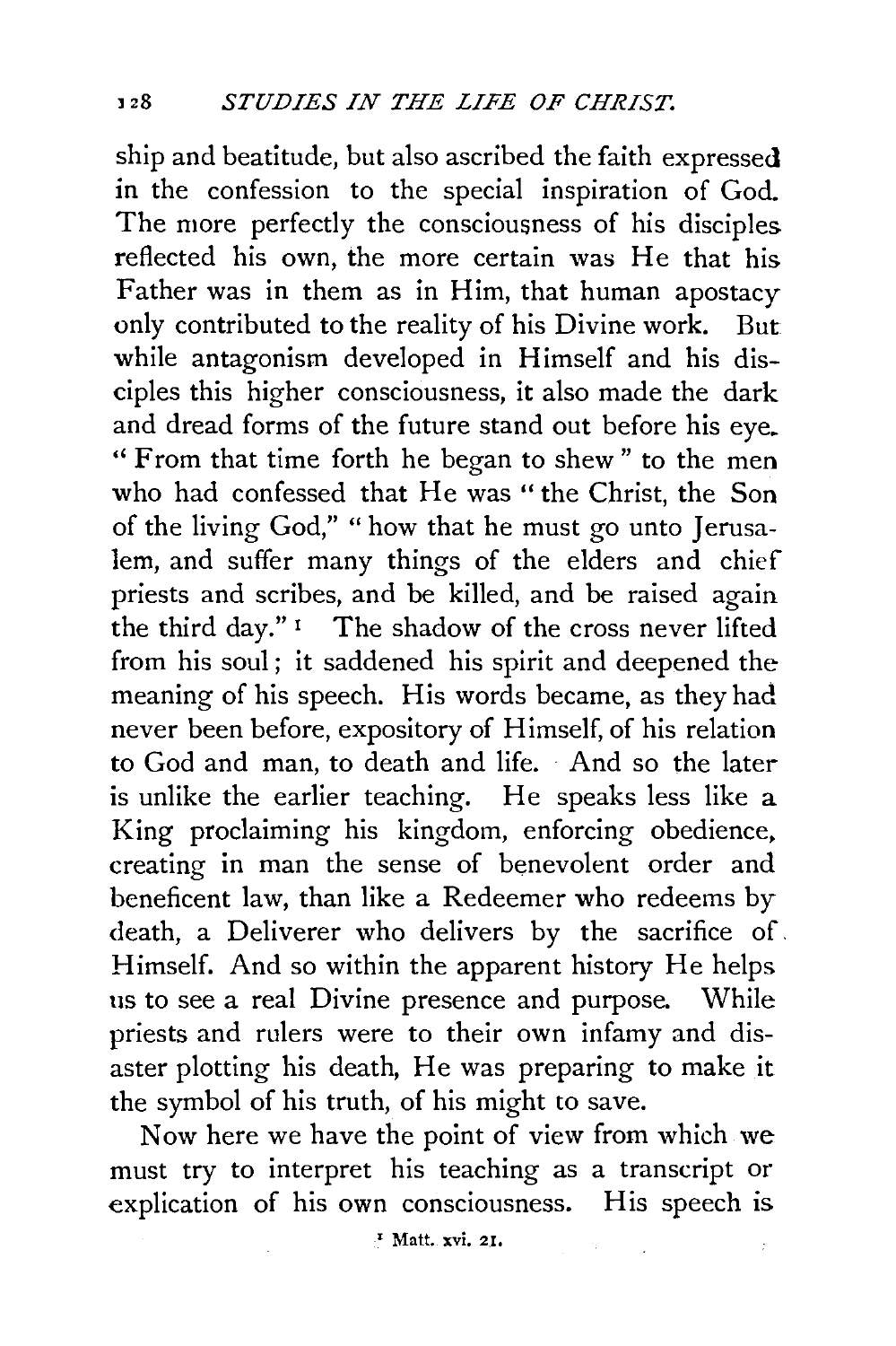the incarnation of his spirit, the mirror of his thought. His person is reflected in his words; the worth of the one explains the worth of the other.

His words do not expound a theology—they institute a religion. This is their essential and distinctive characteristic. In the Acts and the Epistles we have a theology: the disciples explain the mission and sayings of their Master, especially in their relation to the mind and will of God, and to the state and destinies of men. But the Gospels simply record the words which reveal the consciousness of Jesus, which help us, as it were, to stand within his spirit and know the Person who created our religion as He knew Himself. And it is because his words stand in this relation to his Person that they are so creative. It is of far greater importance that we know what Jesus thought of Himself than that we know what Paul thought of Him; what the Son knew of the Father is of diviner worth to the world than what the disciples thought concerning Him. Religion precedes. theology; every theology runs back into a religion, and every spiritual religion into a creative personality; and so the Person and words of Jesus underlie alike the religion of Christ and the discourses and discussions of his apostles. It is more possible to interpret the theology through the religion than the religion through the theology. Paul is inexplicable without Christ, but Christ is not unintelligible without Paul. The disciple explains the Master only after the Master has explained the disciple.

\Ve can hardly approach the words of Christ without reverence. As we study them we almost feel as if we were overhearing his speech, or looking into his spirit, or watching the ebb and flow of emotion on his VOL. IX. 9

129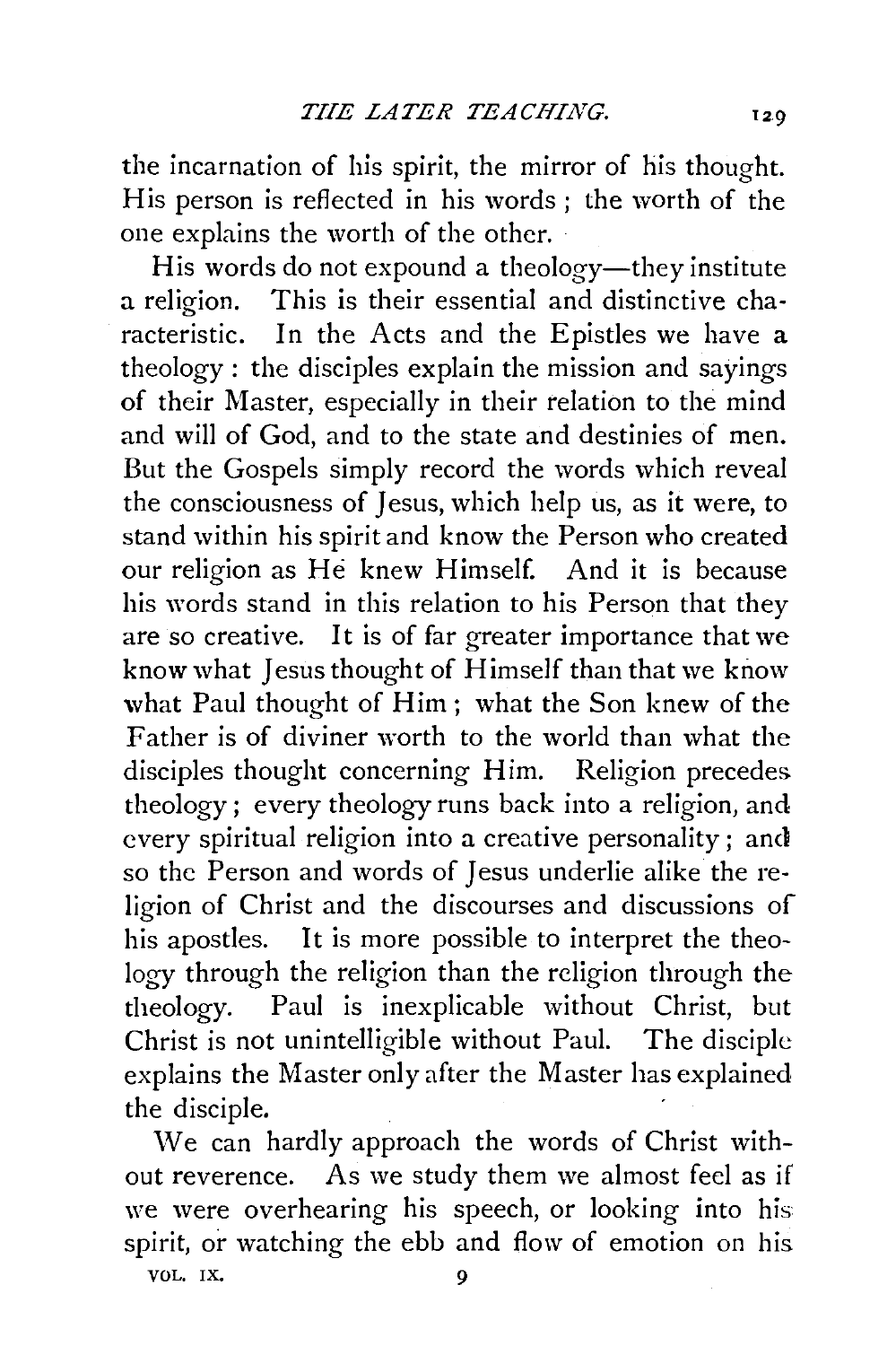wondrous face. Theologians of a certain school have almost resented the attempt to present Christ the Teacher, as if it were better for Christian thought to be busied with his work than with his words. But what without his teaching would his Person and death signify? Are they not mutually necessary, reciprocally explicative? Would not his teaching be aimless without his death ? Does not his death grow luminous only as He Himself is made its interpreter? His words have been a sort of infinite wonder to the world, a kind of Divine heart and conscience to it. They are but few ; we can  $\cdot$ read in an hour all of his thought that survives in the forms human art has created to clothe and immortalize the human spirit. Nor was He careful to preserve them, wrote no word, commanded no word to be written ; spoke, as it were, into the listening air the words it was to hear and preserve for all time. And the speech thus spoken into the air has been like a sweet and subtle Divine essence in the heart of humanity. If we imagine a handful of sweet spices cast into the ocean subduing its salt and brackish bitterness, and making it for evermore pleasant to the taste ; or a handful of fragrance thrown into the air spreading and penetrating till it filled the atmosphere of every land, and made it healing and grateful as the breath of Paradise;—we may have an imperfect physical analogy of what Christ's words have been, and what his teaching has done for the thought and spirit of man. Had the words of any other great teacher perished ; had the wisdom of Socrates, or the science of Aristotle, or the eloquence of Cicero, or the poetry of Æschylus or Sophocles been lost, our world had still been little different from what it is to-day. But had the words of Christ vanished into silence, passed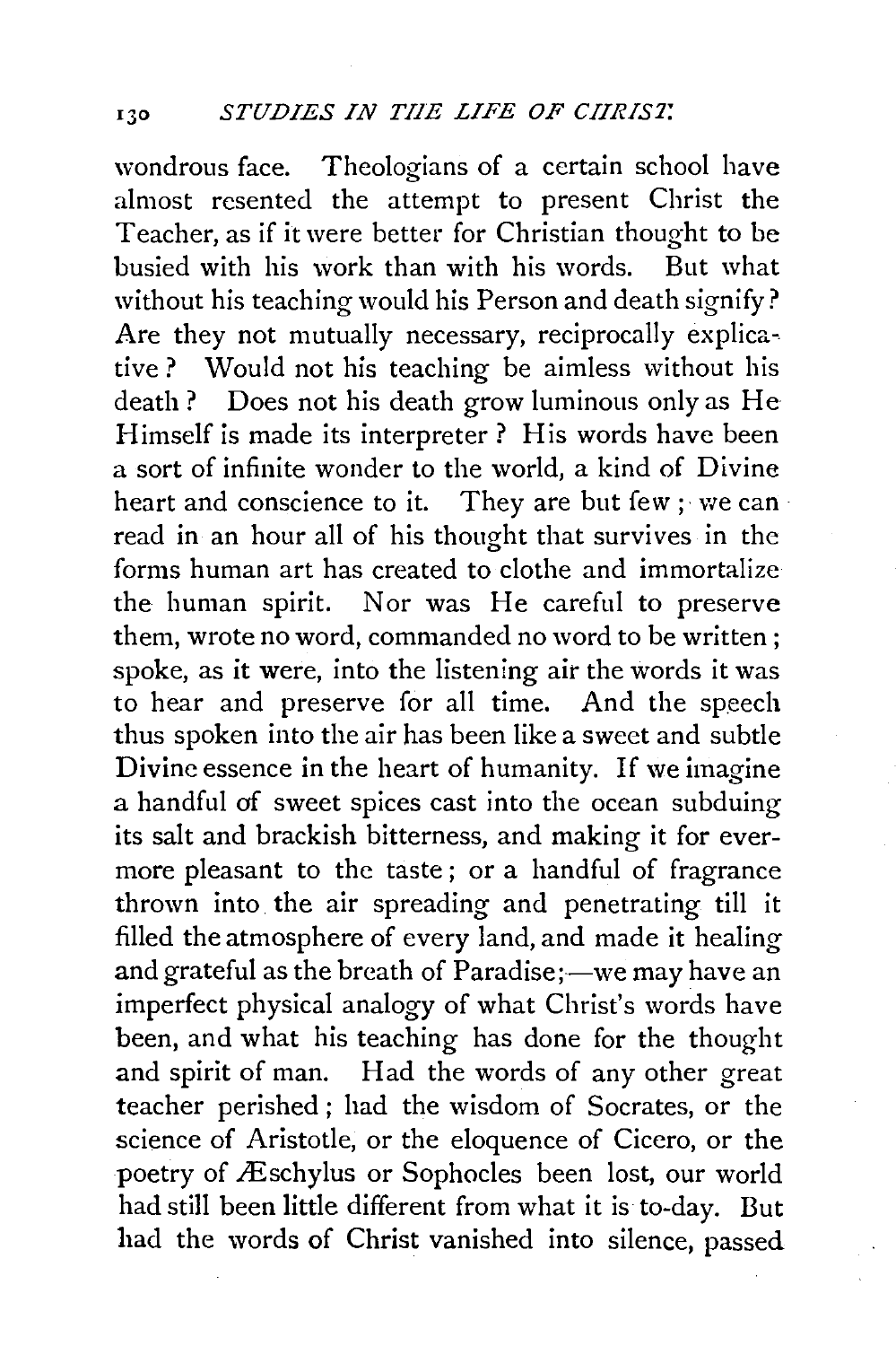into the great halls of oblivion, or had they never been ·spoken, our world had been quite other than it is, .and been far from as wise and good as it is now. So great and infinite in value have been those teachings, in quantity smallest of fragments, in quality greatest and most priceless of the treasures that have enriched the world.

In proceeding to details, we had better start with Christ's teaching as regards Himself. Here our first duty must be to interpret the two descriptive titles, " Son of man " and '' Son of God."

I. "Son of man." This title is in the New Testament significantly enough used, with one exception, by Christ alone. The exception occurs in the speech of Stephen, in the very last words he is allowed to utter. "'' Behold," he cries, " I see the heavens opened, and the ·Son of man standing on the right hand of God." 1 The position is remarkable and significant, expresses dignity, .dominion, authority. And these are ideas that are usually associated with the title, and that it was manifestly intended to connote. Thus it is said, the Father "' hath given him authority to execute judgment, be- -cause he is the Son of man." 2 In one of the great eschatological discourses we read, " As the lightning -cometh out of the east, and shineth even unto the west, so shall also the coming of the Son of man be ; " and He is to be seen "coming in the clouds of heaven, with power and great glory."<sup>3</sup> The pre-eminent dignity the title is meant to express is evident from the text where it first occurs : " The foxes have holes, and the birds of the air have nests ; but the Son of man hath .not where to lay his head." 4 The force of the passage

<sup>1</sup> Acts vii. 56. <sup>•</sup> John v. 27. <sup>3</sup> Matt. xxiv. 27, 30. • <sup>4</sup> Ibid. viii. 20.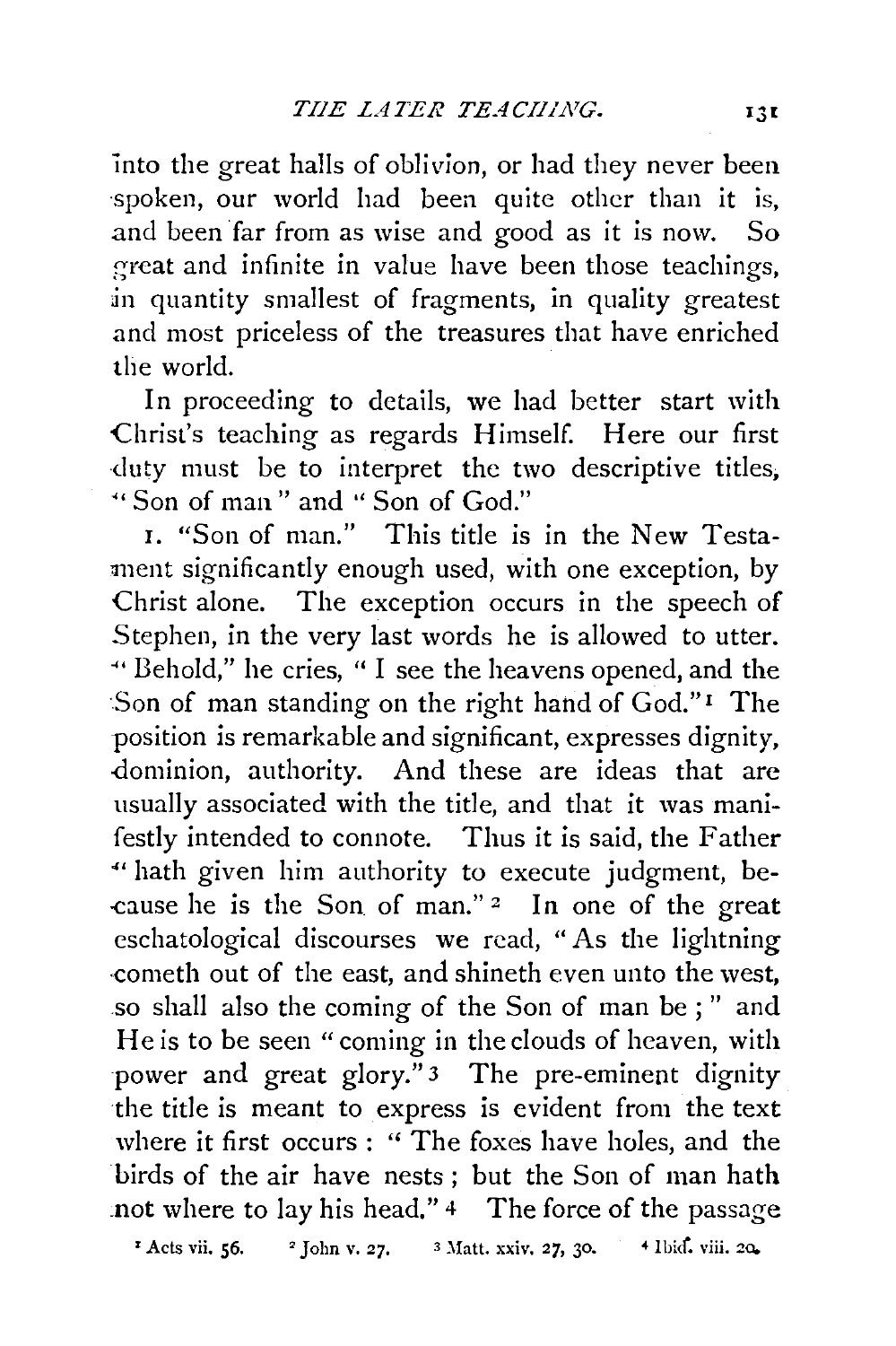lies evidently in the contrast of right with fact, of ideaf position with real experience. These usages place us on the line along which the explanation must be sought. The title belongs to one who possesses authority, and can execute judgment, and first appears in the later prophetic literature. Daniel says,  $I^{\alpha}$  I saw in the night visions, and, behold, one like the Son of man came with the clouds of heaven." The vision is one of a cycle in which symbolical expression has been given to the essential characters of the great empires of the past and present. The symbols employed were beasts : the first, a lion with eagle's wings ; the second, a bear. with ribs riven from a side in its teeth : the third, a leopard, four-winged, four-headed; the fourth, a mythical beast, "dreadful and terrible and strong exceedingly." The empires thus symbolized are brutal, based on mere fierce strength. When their dominion ceases, the one "like the Son of man" comes in the clouds of heaven ; "and there was given him dominion, and glory, and a kingdom, that all people, nations, and languages should serve him."<sup>2</sup> The meaning is evident: the symbols of the old empires were beasts, but the symbol of the new Divine kingdom is " the Son of man." Its character was humanity, as theirs was inhumanity; it is personified in gentle and forethoughtful reason, as they were personified in cruel and selfish force. " The Son of man" institutes a kingdom that carries out the purposes. of God as. to man, and realizes in humanity his reign.

The title thus emphasizes the humanity of Him who bears it, but a humanity that accomplishes a Divine work, creates and controls a society which is so finely human because so entirely a realization of the thought

<sup>1</sup> Dan. vii. 13. <sup>2</sup> Ibid. vii. 14.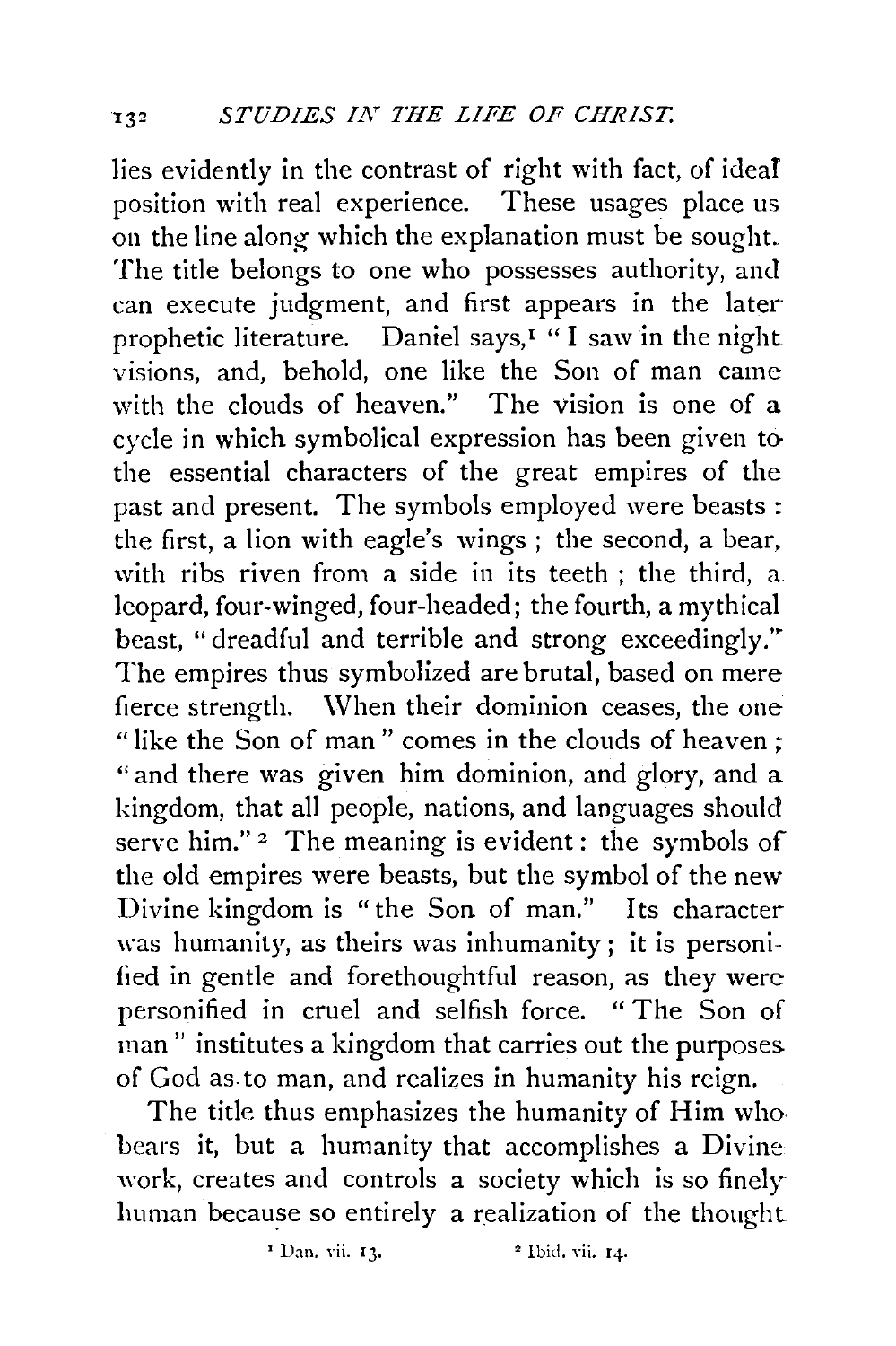·or mind of God as to man. Schleiermachcr rightly said: "Christ would not have adopted this title had He not been conscious of a complete participation in human nature. But his use of it would have been meaningless, had He not had a right to it which other men could not possess. And consequently the meaning was a pregnant one, marking the distinctive differences between Him and other men."<sup>1</sup> These references shew the powers and prerogatives that belonged to the title, and the duties they involved. "The Son of man " is the bond between earth and heaven, belongs in an equal degree to both; He is the medium through \_which God reaches man and man reaches God.<sup>2</sup> As the One who unites and unifies earth and heaven, He is the Source of the Divine life in man, is the Light that creates, the Bread that maintains, life in the world.3 As the Creator of the new society, the Founder of the Divine kingdom, He has the right to repeal whatever impedes its progress, to modify or adapt to its service4 old institutions like the Sabbath. He must, too, exercise rule, see that his citizens are worthy of his city.<sup>5</sup> If to exercise authority be his right, to obey is man's duty ; and confession becomes the subjects of the  $King.6$  But these powers and prerogatives are rooted in sacrifice. Without death, with out resurrection, " the Son of man" cannot fulfil his mission, carry through his Divine work.7 He suffers that He may save ; by death He gives his life a ransom for the many. $8$ 

The title, so often and so emphatically used, enables us to see what Christ conceived Himself to be, and <sup>1</sup> *Glaubenslehre*, ii. 91, third edition. <sup>2</sup> John i. 51, iii. 13, vi. 62, viii. 28.<br><sup>2</sup> Ibid. vi. 53. <sup>4</sup> Matt. xii. 8. <sup>5</sup> Ibid. xiii. 41. <sup>6</sup> Ibid. xvi. 13. 3 Ibid. vi. 53· 4 Matt. xii. 8. *5* Ibid. xiii. 41. 6 Ibid. xvi. IJ. *7* Ibid. xvii. 9, 12, 22, 23, xx. 18. 8 Ibid. xviii. 11; Mark xiv. 21-25.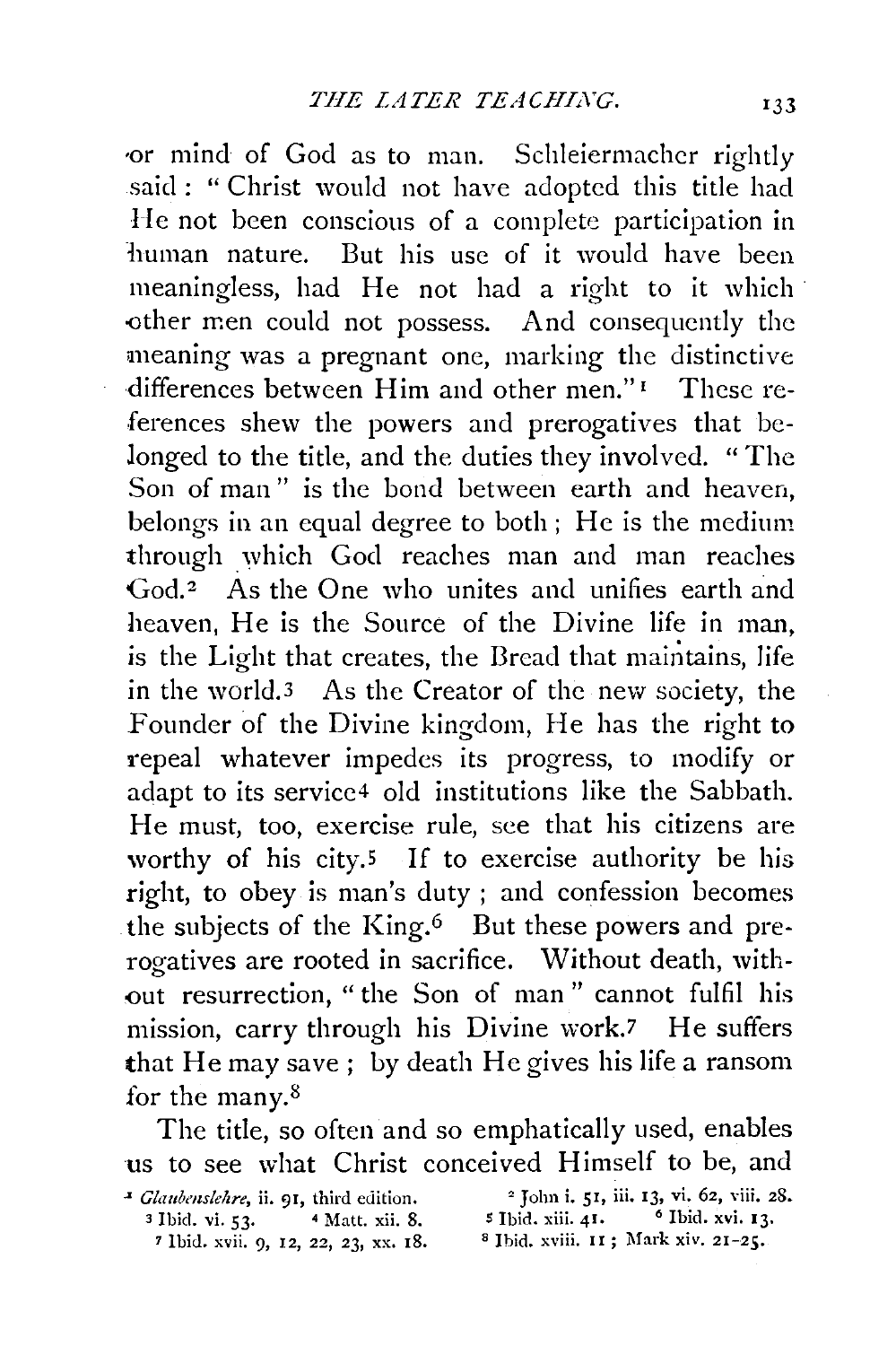where He believed Himself to stand: He affirmed that He possessed our common human nature: IIe was a " *Son*." But He also affirmed his pre-eminence -" *the* Son of *man*." Other persons had been, or were, sons of individual men, members of particular families or nations ; but Jesus, as *"the* Son of man," \vas no man's son, was the Child of humanity; belonged to no age, but to all ages; to no family or people, but to mankind. He is, as the Divine Ideal realized, universal and everlasting, an individual who is, in a sense,. humanity.

The title is in a manner translated and interpreted by Paul in the phrases, "the last Adam," "the second Man."<sup>1</sup> Adam failed to become what God intended him to be, was only a "living soul," did not become "a life-giving spirit." His sons were also failures, and earth, though built to be the home of humanity. had never seen humanity realized. But Christ came and realized it, appeared as the vital form of the Divine idea, the articulated image of the Divine dream. And so the "last Adam " was greater than the first. "a quickening spirit," able to vivify those that were as good as dead. Humanity was like a colossal aloe, growing slowly through many centuries, throwing out many an abortive bud, but blossoming at length into "the second Man," who remains its for ever fragrant and imperishable flower.

2. The "Son of God." This title was less common on the lips of Christ, but was frequent with the apostles, with whom it assumes a peculiar meaning, especially when qualified by *poroyerns* and this. As used by ·Christ, it occurs only in the Fourth Gospel, and ex-

' 1 Cor. X\'. *45.* 47·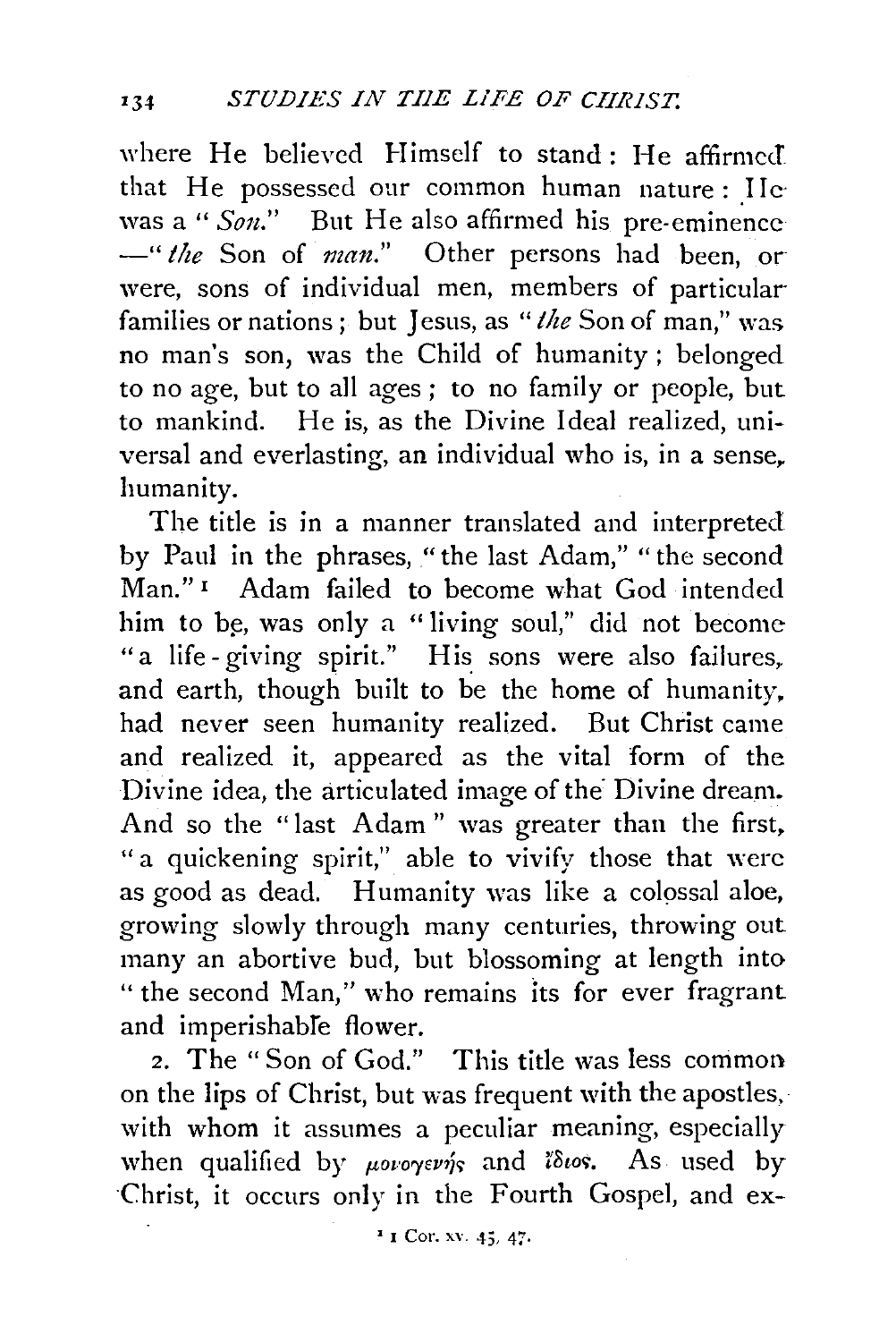presses not siinply a figurative, but an essential filial, relation to God. The Jews so understand it, and charge Him with blasphemy for daring to use it.<sup>1</sup> One passage in the first Synoptic 2 shews that the use was no peculiarity of the Johannean Christ. The ideas it connotes are finely expressed in the great filial confession recorded by Matthew : " No man knoweth the Son, but the Father; neither knoweth any man the Father, save the Son, and he to whomsoever the Son will reveal him."<sup>3</sup> The mutual knowledge is absolute: Father and Son know each other as they alone can who never were but face to face and heart to heart. The knowledge the Son possesses of the Father He possesses that He may communicate; He knows God that He may make Him known. \Vhere his knowledge is. received, his spirit is born; to know the Father as the Son knows Him, is to love as the Son loves. In the filial confession the High Priest's prayer is anticipated ; the world that does not know the Father is to be brought to the knowledge of Him through the Son.4 And here we can see the truths that meet and blend in the titles. " The Son of God," through his essential relation to the Father, is the vehicle of true and absolute knowledge concerning Him; "the Son of man," through his essential relation with humanity, is the medium of its living union with God. The first title denotes Christ as God's mediator with man, the second denotes Him as man's mediator with God.

'Christ's common use of the one title and rare use of the other was a custom beautifully true to his nature. It shews how intensely his consciousness had realized

'John xix. 7. 2 Matt. xxvii. 43. 3 Ibid. xi. 27. 4 John xvii. 25, 26.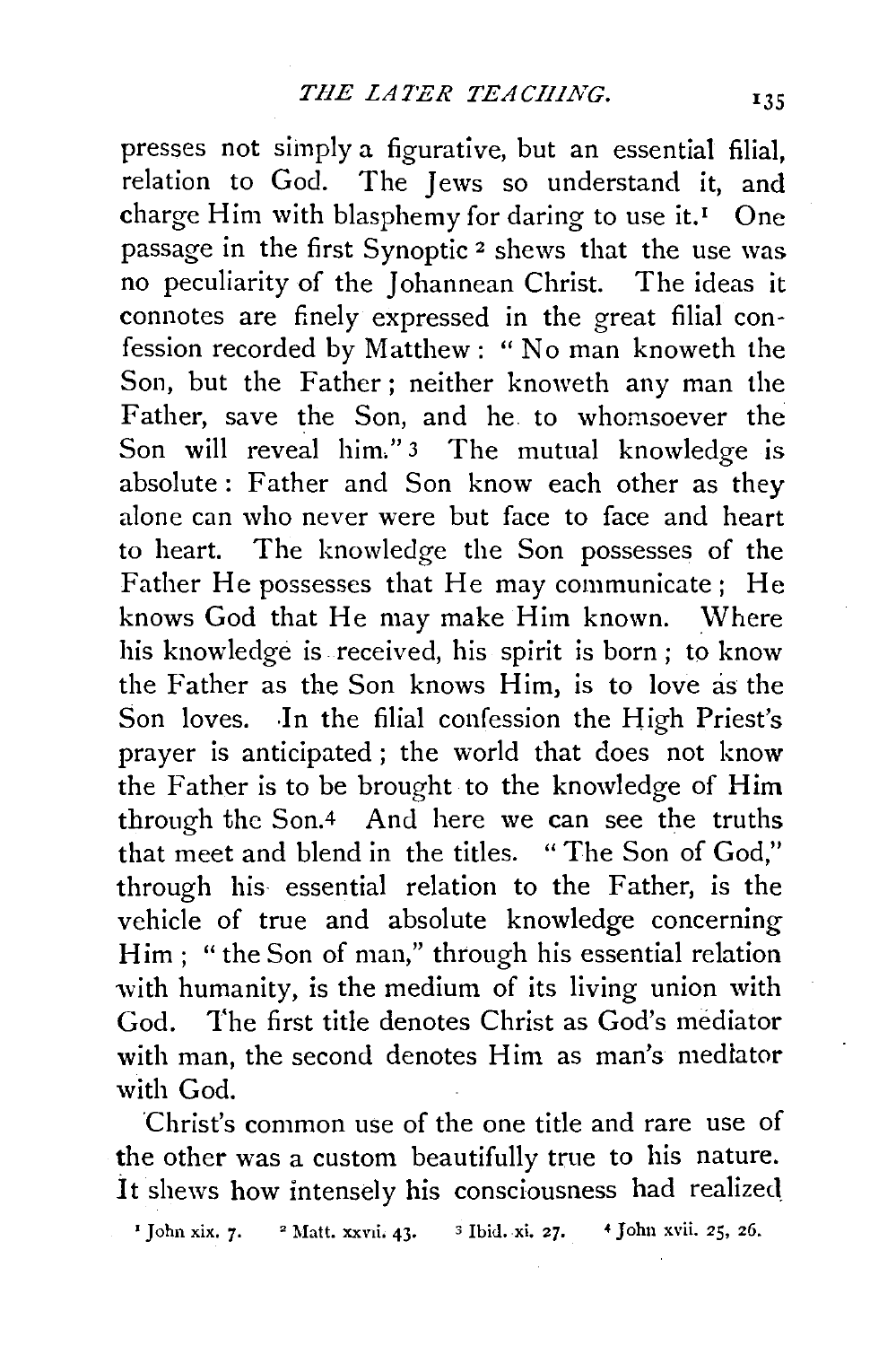his affinity with man, how He wished men to feel his and their community of nature. It was by his humanity that He hoped to lift and save men. The sense of our kinship with God through Christ is our regeneration.

It was a peculiar and transcendent consciousness that could be expressed in the titles "Son of God" and "Son of man;" and He who so conceived Himself shewed He had a mission worthy of his transcendent Personality. Very early He had declared his judicial authority and functions, asserted and exercised his right to forgive sins, advanced his claim to the faith and homage of Israel.<sup> $I$ </sup> But these general statements could not satisfy his consciousness : truth required Him to become more specific and personal. While He is the least self-conscious of teachers; He is of all teachers the most conscious of Himself; while the least egotistical, the most concerned with his own Person. He conceives his Person to be a supreme necessity to the world : He is the Saviour of the lost; He is the Shepherd, now giving his life for the sheep, now returning with the rescued lamb in his arms. The death that is to come to Him by wicked hands cannot defeat his mission, can only help to fulfil it; it is to mark the culmination of his sacrifice : it is to be the condition and symbol of victory. The theme of Christ's later teaching was Christ, and there is no finer witness to his 'truth than this : while his teaching is concerned with Himself it is never selfish, remains infinitely remote from egoism, is penetrated by the sublimest universalism. To speak of Himself is the highest boon He can confer on the race, for the words that unfolded the consciousness of Divine Sonship that is in

 $'$  Matt. vii. 23, ix. 1-8, x. 5, ff. xi. 19-24.